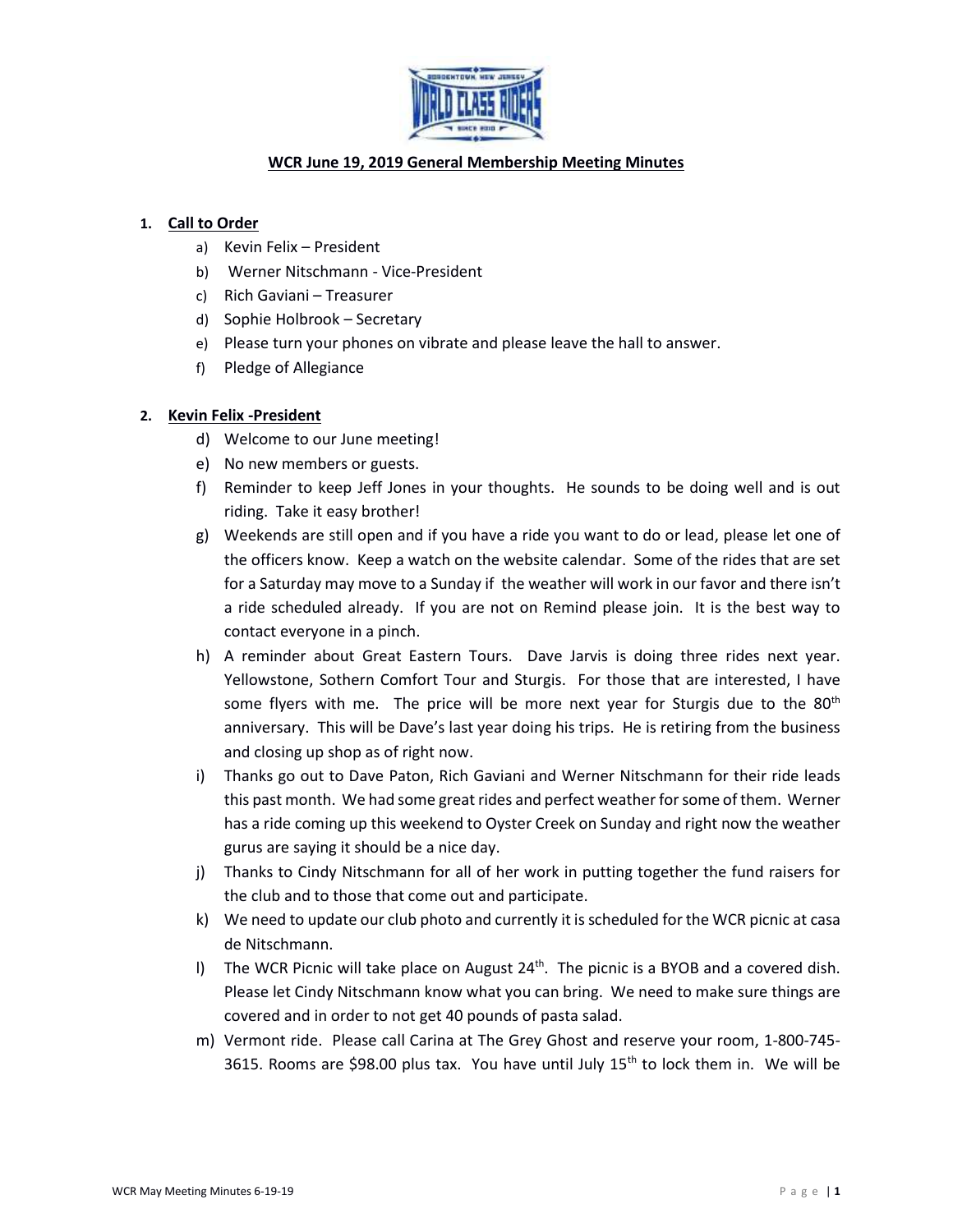

there 8/9-8/12 returning on Tuesday the  $13<sup>th</sup>$ . With the ride closely approaching, please so I can obtain a head count.

- n) We had planned on a ride to TK's tonight for ice cream. It was decided to forgo the ice cream tonight and will post a ride sometime during the summer.
- o) We have new business cards. Please take some and hand them out to people you think may want to join WCR.
- p) Our next meeting is scheduled for July  $17<sup>th</sup>$ .

# **2. Vice President – Werner Nitschmann**

a) Will check to see if The Roost bike night has been rescheduled.

# **3. Treasurer – Rich Gaviani**

- a) May Opening Balance \$3,395.16
- b) May Income \$135.00
- c) May Expenses \$1.99
- d) Total Balance \$3,528.17
- e) Fliers have been left at Barb's H-D. Please take some WCR business cards and post them on bulletin boards at establishments that you frequent.

#### **4. Secretary – Sophie Holbrook - Nothing to Report**

#### **5. Head Road Captain – Dave Paton**

- a) Make sure that you are on REMIND. I will be away for two weeks so calendar updates will not be updated.
- b) July 9<sup>th</sup> Bike Night at the Cabin Fundraiser
- c) Gremlin bell presented to Rich Gaviani for his new motorcycle and Don Borghese will be presented with one in the future for his bike as well.. Barb's H-D will be sending the club \$200 for the purchase of Rich's motorcycle.

#### **6. Membership – Dave Paton**

- a) Membership contact list is updated/Google Docs
- b) Emergency contact list updated
- c) Thirty-seven members to date
- d) 50/50 John Miller \$40/\$35; donated back to club
- e) Dennis Juliano missed his chance to Feed the Pig \$14

#### **7. Editor – Dina Gaviani - Absent**

- **7. Webmaster – Dina Gaviani - Absent**
- **8. Activities – Cindy Nitschmann - Absent**